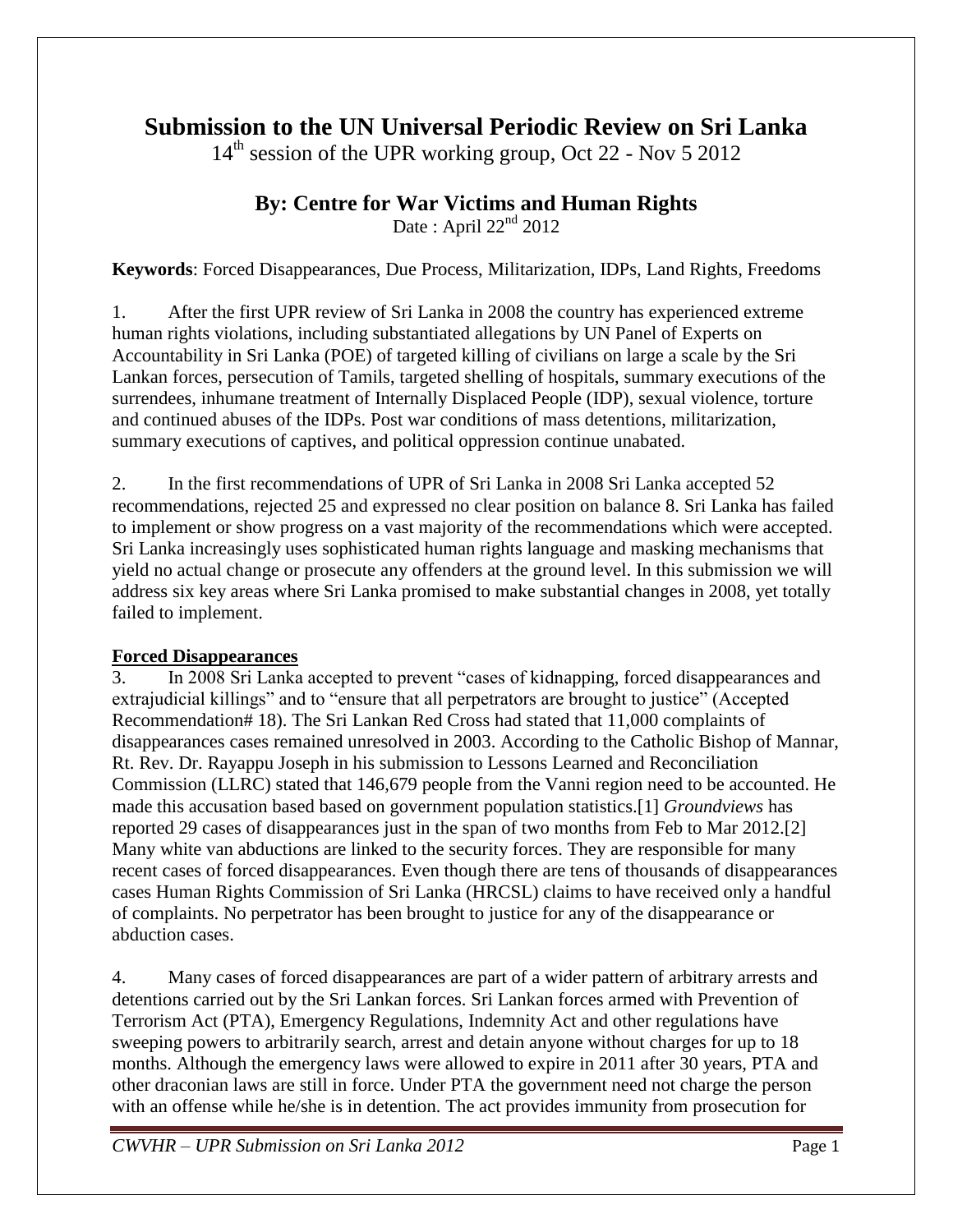government and security officials who commit wrongful acts such as torture. Legal proceedings are prohibited if an official acted "in good faith" or in "pursuance of any order made or direction given under this Act". This has led to horrendous human rights violations where people are abducted in white vans, arbitrarily detained indefinitely, tortured and made to disappear. Several thousands of people are being held without charges or legal proceedings under these regulations. Sri Lankan government refuses to provide any statistics or updates with regards to persons being held, charges against them or legal avenues available to them.

#### **Lack of Due Process, Rule of Law and Justice**

5. Historically Sri Lanka has not respected or implemented agreements (Bandaranaike– Chelvanayakam Pact - 1957, Dudley-Chelvanayakam Pact - 1965, Indo-Sri Lanka Acord - 1987) signed with Tamil leaders to resolve minority issues. Various commissions established after each pogroms (1977, 1981, 1983) never resulted in punishing any offenders, resolving any areas of conflict or establishing any credibility. Nevertheless, Sri Lanka accepted several recommendations that urged for due process, rule of law and justice (Accepted# 2, 15, 17, 26- 28).

6. Sri Lanka accepted to implement "the  $17<sup>th</sup>$  amendment at the earliest" (Accepted# 2), which is a constitutional amendment seeking to establish independent commissions to run public service, judiciary, elections, police and bribery department. Sri Lanka has consistently failed to apply the rule of law and due process in conducting the war, in prosecuting war crimes on both sides and in legal proceedings on the prisoners. This is due to politicised, weak and corrupt police, public service and judiciary. Yet, Sri Lanka has failed to implement the 17th amendment that would have given these branches of government a certain degree of autonomy, checks and balances. On the contrary, it nullified the 17th amendment proving a pattern of promising one thing at UPR and implementing the opposite at home.

7. Sri Lanka accepted to investigate the killing of aid workers (Accepted# 15). The Presidential Commission of Inquiry discredited all of the detailed submissions made by University Teachers for Human Rights (UTHR-J) and other local organizations. These organizations held the government security forces responsible. The final report was never made public and no one was brought to justice.

### **Militarization, High Security Zones and Colonization**

8. Militarization and High Security Zones (HSZ) were major causes of the breakdown of talks that led to the resumption of war between Sri Lanka and the LTTE. In 2008 no recommendation was provided with regards to militarization; however it has become a major issue since the end of war. The majority Tamil Northern province of Sri Lanka is under intense militarization. According to media reports there are 40 000 Sinhala army personnel and 10 000 Sinhala police, in addition to various paramilitary groups and intelligence agencies are stationed. For every five people there is one military personnel. The Governor of the province is a war crimes accused retired major general G.A Chandrasiri. He exercises full power without giving any due respect to elected officials or civil authority. He has an absolute power to dictate terms in every aspect in running the province.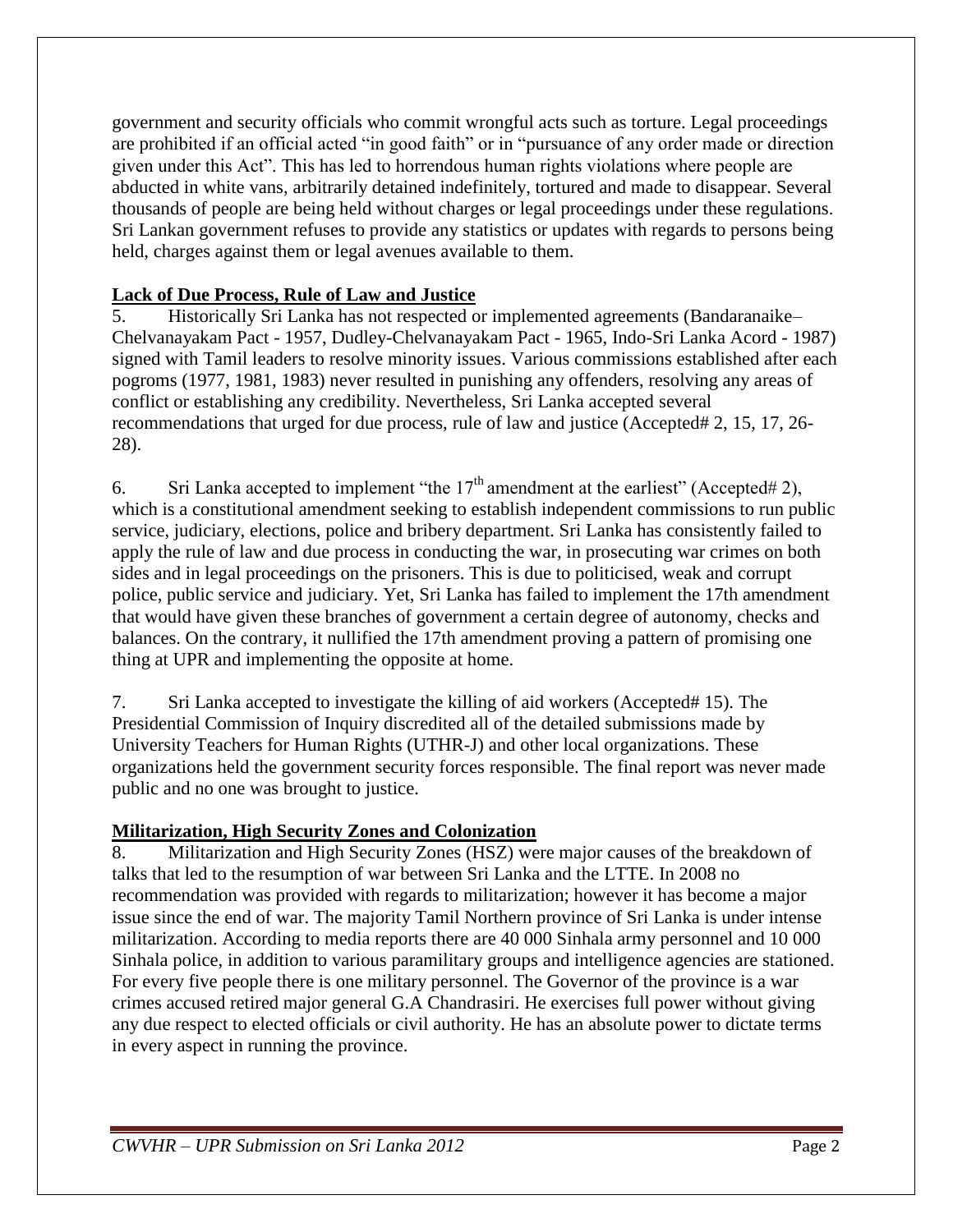9. Militarization is part of a scheme to control the Tamil population and to alter the demographic and cultural makeup of North. The military is changing the names of streets and villages from Tamil to Sinhala. It is helping to build large Buddha statues and numerous Buddhist shrines, in a traditionally non Buddhist province. The military wields total control over all aspects of people's lives. It is not possible to have a meeting of four or more people without the permission of the military and often the attendance of local military officials is a must. Militarization has limited humanitarian organizations to effectively deliver relief. People are living in fear, especially single Tamil women who lost their husbands during the war.

10. The army is engaged in competitive small businesses including coffee shops, hotels and tourists services. It is illegally farming in farmlands where Tamils have traditionally cultivated.[3] At present more than 1000 private houses are occupied by the military. The military prevents natives from returning to places such as Mathagal, Keppapulavu, Mullikulam while allowing tourists (mainly Sinhalese) to visit there. A large portion of residential areas have been classified as HSZs, and people have been prevented from re-settling in their own home. Many villages do not exist any more owing to military occupation in the name of HSZs. These types of military takeovers are against the national and international laws.

### **Rights of the Internally Displaced Poeple (IDP)**

11. The Sri Lankan state failed to adhere to the accepted recommendations on IDPs (Accepted# 32, 33, 35). The 2008 recommendations enforce "protection and security of IDPs", "safe return and restitution of housing in their original location"," long-term housing and property restitution policies that meet international standards", and "a policy to provide IDPs with adequate interim housing solutions that meets international standards".

12. As a result of the brutal armed conflict, there are many female-headed households (FHH) with widows and abandoned families among IDPs and returned IDP households. The male heads of households had died or went missing during the conflict or in "rehabilitation". One of the major concerns among returning FHH is the high presence of male military personnel in close proximity to residential areas. Women are afraid for their security and safety. Some of them spent the nights with other families in order to be safe. There were many reports of gender-based violence (GBV) in the returned areas.

13. Almost 3 years after the end of the armed conflict around 125,000 people still remain internally displaced, either in camps with host families or in transit situations.[4] Among them, the majority could not return as their areas of origin were still designated as HSZs. These zones cover 15 complete and 8 partial towns and villages in Kilinochchi and Mullaitivu districts and 18 in Jaffna district.

14. The IDPs from the nine village divisions in Mullaitivu were exhausted by the two and a half years of detention in Menik Farm camp. Under intense pressure from the government they have agreed to move to newly constructed 600-acre "village" in the Kombavil jungle, where the housing is semi-permanent with little infrastructure. Arbitrary detention of people under inhuman conditions, refusal to allow them to return to their native homes and lack of compensation and rehabilitation in accordance with international standards, Sri Lanka has disregarded the international and humanitarian laws as well as the UPR recommendations.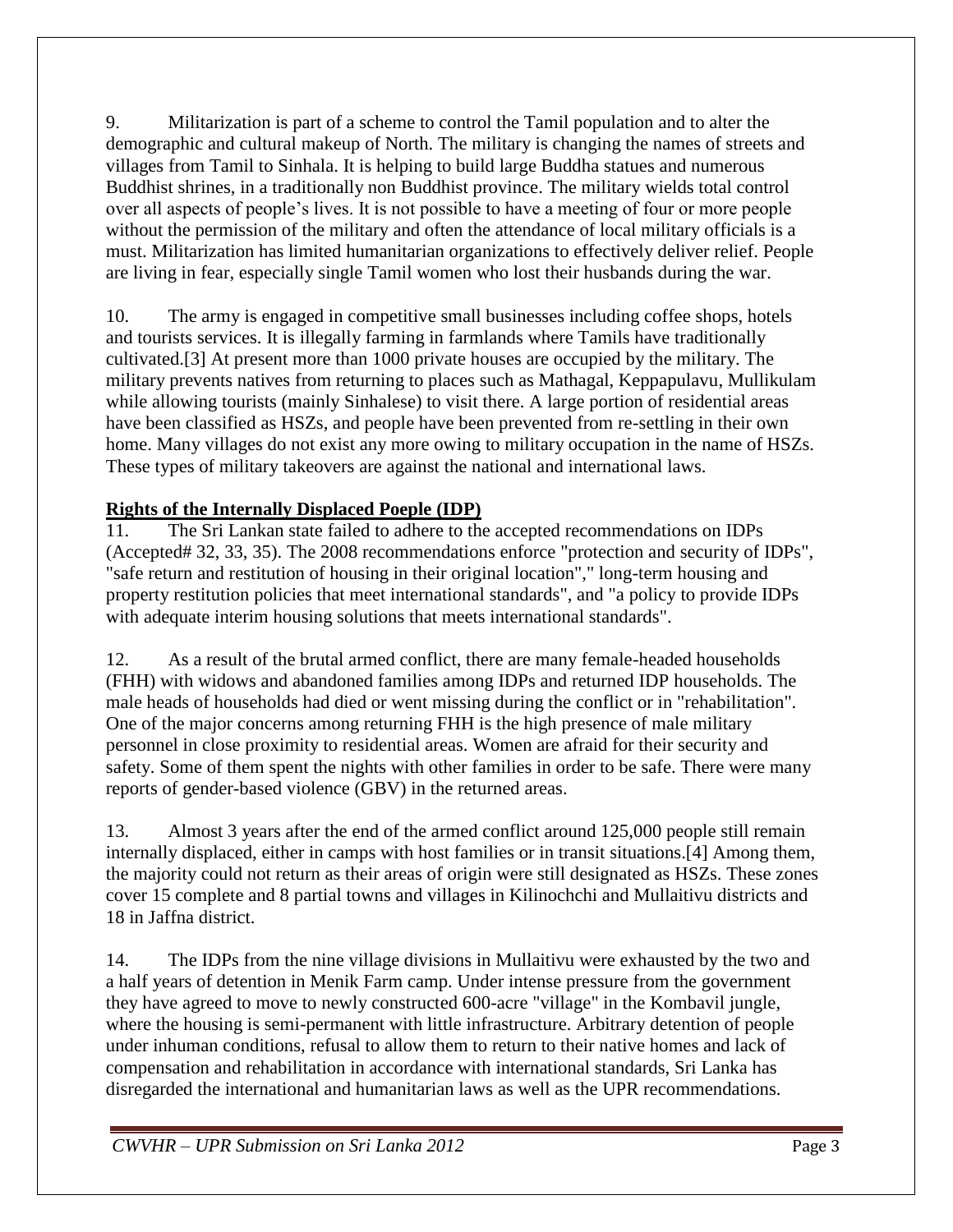#### **Political Rights, Self Governance and Land Rights**

15. Sri Lanka accepted to fully implement International Covenant on Civil and Political Rights (ICCPR) and Convention Against Torture (CAT), and to "incorporate all substantive provisions of ICCPR into its national legislation" (Accepted# 7-8). Sri Lanka does not respect even the very basic tenets of ICCPR and has not made any effort to incorporate ICCPR into its national legislation. In addition, Sri Lanka had pledged but failed to introduce a human rights charter (Accepted# 12).

16. Article 1 of ICCPR encourages self-governance and right of all peoples to manage and dispose of their own resources. In the discussion on devolution with Tamil parties Sri Lanka categorically denies the rights of Northern and Eastern Tamils for self-governance, land rights and police rights. Article 2 ensures the freedoms of movement, thought, conscience and religion, speech, association and assembly among others. People are not permitted to freely assemble without prior permission from military for non-religious activities in Jaffna. The military continually interferes with, disrupts and threatens events organized by civic groups.

#### **Freedom of Press and Expression**

17. Sri Lanka has accepted to "improve safeguards for freedom of the press" and to take "effective measures to ensure the full realization of the right to freedom of expression", yet it systematically does the opposite (Accepted# 39-41) by prosecuting journalists. Sri Lanka is ranked among the twenty worst countries for press freedom by World Press Freedom Index (163/179, 2012) and fourth worst in the Impunity Index (2012) by Committee to Protect Journalists. Post-war Sri Lanka's press freedom continues to worsen.

18. Five journalists (Shoba, Puniyamoorthy, Rashmi Mohamad, Paranirupasingam Devakumar, Lasantha Wickramatunga) were killed and one (Prageeth Eknelygoda) went missing between 2008 and 2011. Many were forced to seek refuge in foreign countries owing to threats of violence by the government. Sri Lanka's Public Relations Minister Mervyn Silva publicly labeled some journalists as "traitors" and threatened that he would break their limbs in the aftermath of 2012 March UN resolution on Sri Lanka.[5] He admitted to chasing "Poddala Jayantha out of this country" and threatened to do the same to others. Sri Lanka's state television screened "thinly disguised photographs" of journalists and activists labeling them as traitors and leveling warnings against their work. Human Rights Watch report has noted that before "Lasantha Wickramatunga was gunned down in 2009, he received a phone call from President Rajapaksa who threatened to attack him personally in response to articles in the *Sunday Leader* about high level corruption".[6] No one has been persecuted for the murders of or violence against journalists. The situation for freedom of expression by the general public is even more severe.